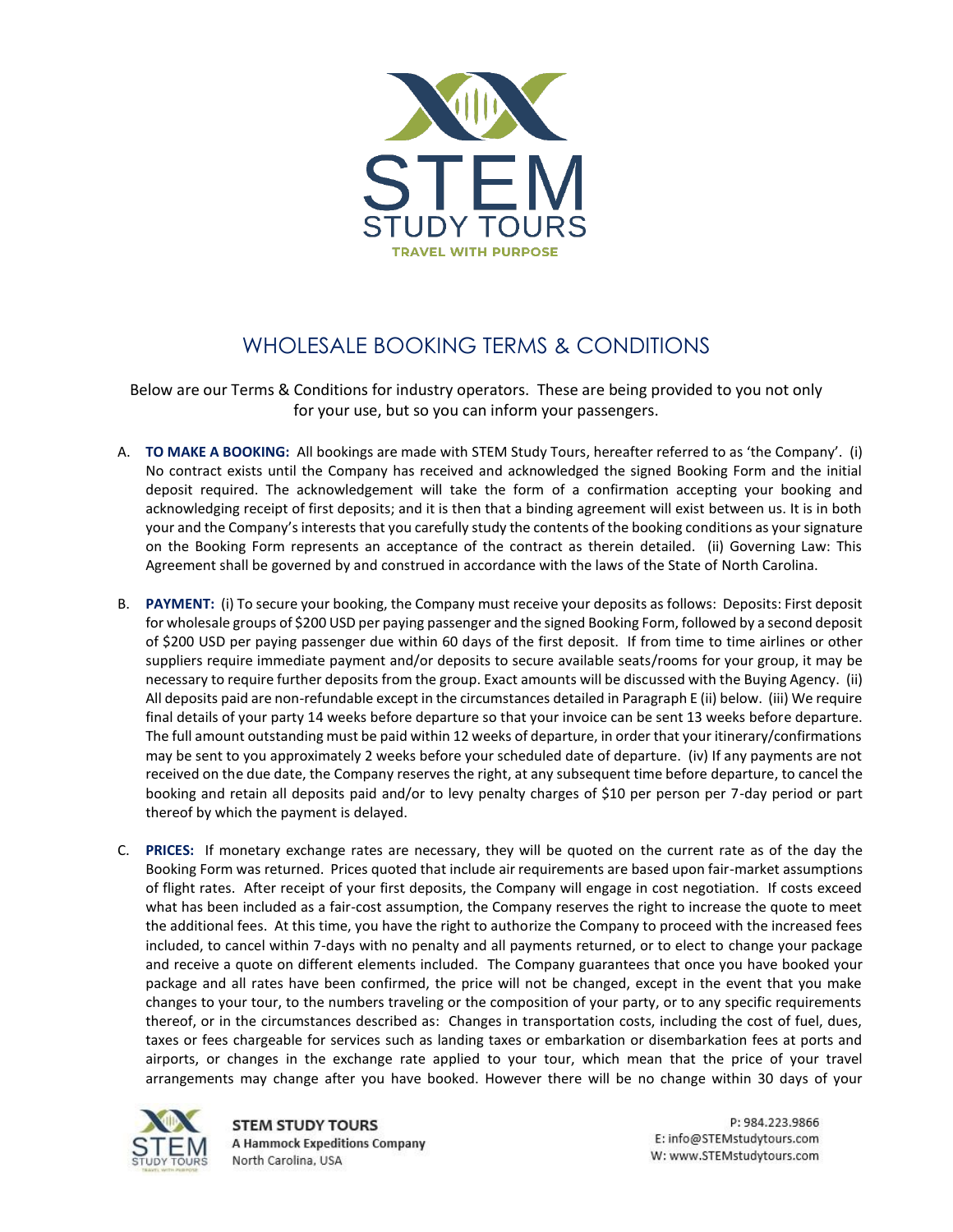departure. **Please be advised that as a general assumption, fees quoted do not include airline baggage fees for groups including flights in their package.** Once your airline has been confirmed, the Company will advise if additional fees will be required for baggage. Any/all baggage fees will be required to be paid independently upon checking in at the airport. Baggage fees will be required for outbound as well as inbound legs of your journey.

D. **CANCELLATIONS & AMENDMENTS:** The Company is required to pay all suppliers well in advance of your tour date. All suppliers have their own cancellation policies, which apply to your booking. Should a cancellation become necessary, please inform the Company immediately in writing and request a written confirmation of your cancellation. Upon receipt, the Company will follow industry procedures for any applicable refunds as outlined in the supplier's terms and subject to their review. If you are entitled to a refund, please note that the supplier is responsible for this refund, not the Company. Generally, flight tickets, hotel reservation and other items provided for the travel cannot be refunded if they are partially used. We are not responsible for a supplier's failure to pay a refund. (i) Any cancellations or amendments should be advised to the Company as soon as possible. A cancellation is effective only when received in writing by the Company from the person signing the Booking Form. In addition to the terms of our Suppliers, the following scale of cancellation charges will apply:

Period before scheduled departure within which written notification of the cancellation is received by the company:

After payment of 1st Deposit until 42 days after receipt of 1st deposit: CANCELLATION FEE: First Deposit of \$300 per paying passenger

Between 42 days and 84 days after receipt of 1st deposit: CANCELLATION FEE: First and Second Deposits of \$600 per paying passenger

Between 84 days after receipt of 1st deposit until 70 days before departure: CANCELLATION FEE: 50% of the total invoiced price of tour

70 Days until 21 days before departure: CANCELLATION FEE: 75% of the total invoiced price of tour

21 Days before departure until departure day: CANCELLATION FEE: 100% of the total invoiced price of tour.

Note: Groups should be able to claim on their travel protection policy if your cancellation falls within the terms of the policy. For this reason we strongly recommend 'Cancel for Any Reason' travel protection.

Other Fees: (ii) Once your Passenger Information Booklet has been returned 14 weeks before departure, any amendments or substitutions that take place after this date will be subject to an administrative fee of \$25 per amendment. (iii) Substitution of party members is permitted up to 90 days prior to departure without incurring cancellation charges, although any charges levied by airlines in respect of amendments or ticket re-issues will be passed on. After this date any alteration will be treated as a new booking and charges will be levied as given in the schedule above.

- E. **IF THERE IS A CHANGE OF PLAN:** (i) The arrangements in published brochures/website/printed materials are made many months in advance and changes are sometimes unavoidable. Most of these changes (such as changes of flight options, coach pick-up times, routings, schedules, aircraft or coach types, or airports) are minor, but where they are significant, the Company will notify you as soon as is reasonably possible before your departure. A significant change is one that involves changing your departure date or destination, or reducing the quality of your main hotel. In the event of a 'significant change' you may decide to: (a) Continue with the booking as amended, or (b) Accept an alternative which the Company may offer to you, or (c) Cancel your booking. (ii) In certain circumstances, excepting a force majeure event, the Company may have to cancel your booking and if this should occur it would return to you all the money you have paid to it, or offer you a suitable alternative. However, it will not cancel your tour after the date when payment of the balance becomes due unless: 1) You have not paid in full, or 2) Your visit is cancelled by reason of unusual and unforeseeable circumstances beyond our control, the consequences of which could not have been avoided even if all due care had been exercised. In these cases, no compensation payments or refunds of any kind will be made.
- F. **FORCE MAJEURE:** We cannot accept liability, provide any refund, or pay any compensation where the performance or prompt performance of our contractual obligations is prevented or affected, or you otherwise suffer any loss, injury, death, inconvenience or damage as a result of circumstances amounting to "force majeure". "Force majeure" means any event or circumstances which we or the supplier of the services in question could not foresee

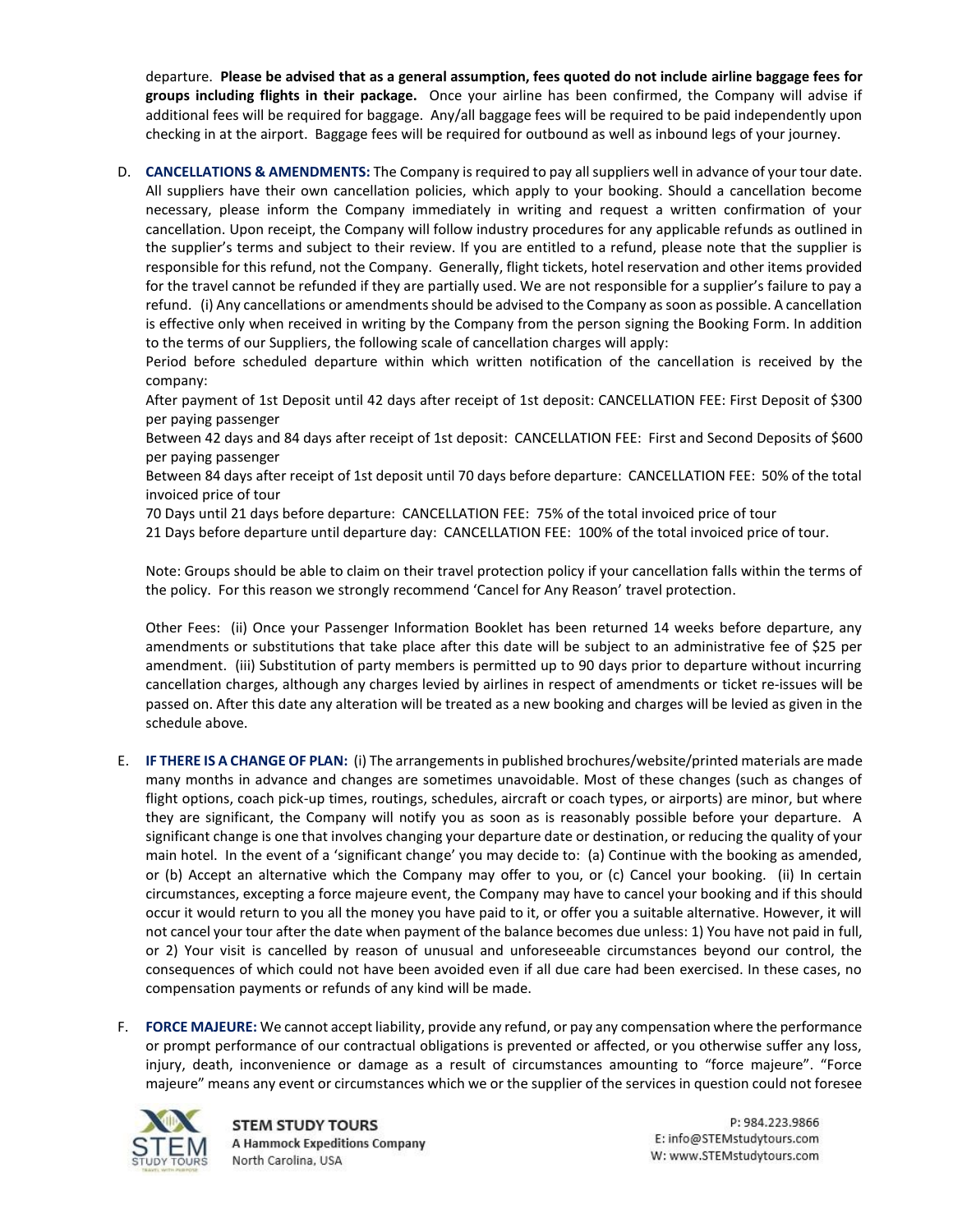or avoid. Such events and circumstances may include, acts of God, actual or threatened, war, insurrection, riots, strikes, civil action, decisions by governments or governing authority, technical or maintenance problems with transport, changes of schedules or operational decisions of air carriers, terrorist activity or the threat thereof, industrial action, natural or nuclear activity, epidemic, pandemic, illness, physical injury, quarantine, medical or customs or immigration regulation, delay, or cancellation, adverse weather conditions, fire and all similar events outside our control.

- G. **THE COMPANY'S RESPONSIBILITY:** The Company, and its employees, shareholders, agents, and representatives use third party suppliers to arrange tours, transportation, sightseeing, lodging, and all other services related to this tour. The Company is an independent contractor and is not an employee, agent, or representative of any of these suppliers. The Company does not own, manage, operate, supervise, or control any transportation, vehicle, airplane, hotel or restaurants, or any other entity that supplies services related to your tour. All suppliers are independent contractors, and are not agents or employees or representatives of The Company. All tickets, receipts, coupons, and vouchers are issued subject to the terms and conditions specified by each supplier, and by accepting the coupons, vouchers, and tickets, or utilizing the services, all customers agree that neither The Company, nor its employees, agents, or representatives are or may be responsible nor accept liability for death, bodily injury or illness or damage to any tour participant or their belongings, or otherwise, in connection with any service supplied or not supplied resulting directly or indirectly from any occurrence beyond the control of the Company. The Company assumes no responsibility or liability for any delay, change in schedule, loss, injury or damage or loss of any participant that may result from any act or omission on the part of others; and the Company shall be relieved of any obligations under these terms and conditions, in the event of any strike, labor dispute, act of God, or of government, fire, war, whether declared or not, terrorism, insurrection, riot, theft, pilferage, epidemic, illness, physical injury, quarantine, medical or customs or immigration regulation, delay, or cancellation. The Company accepts no responsibility for lost or stolen items. The Company reserves the right to refuse any participant or potential participant at its sole discretion. Should any member of your party have the misfortune to suffer illness, injury or death arising from an activity which does not form part of the arrangement made by the Company, the Company shall assume no responsibility. Resort Development: There are many resort destinations where development is in progress and therefore there may be building work taking pace in the vicinity of your package accommodation. The Company cannot advise you in advance of all development work taking place in your destination, however should it become aware of work taking place that will create noise or other inconvenience and in its opinion will adversely affect the overall enjoyment of your package, it will pass such information to you. Peak Package Period: All members of your party should be aware that at certain peak holiday periods, hotel destination facilities are heavily utilized and it may, on occasion, be necessary to wait longer than normal to use such facilities. If Traveling Abroad: The Company makes every effort to ensure your package meets your expectations and feels it important to make you aware that the general standards of hygiene, safety, public services and local amenities in countries abroad may differ from those offered in North America. It is recommended that you check with your doctor which inoculations are considered necessary for specific areas. We recommend that all passengers traveling carry a copy of their travel protection plan.
- H. **WHAT HAPPENS TO COMPLAINTS:** If your group has any complaint about their activities while on tour, they are required to bring it to the attention of the relevant supplier in the first instance, and then to your destination ambassador who will make every effort to achieve a satisfactory solution. If this is not possible, you should contact our 24 Hour emergency service whose details will have been provided to you with your final documents. You should then write in upon your return (within 28 days) detailing your complaint. The Company undertakes to acknowledge any written complaint within 14 days of receipt and to write to you in full within 28 days or to explain any delay. In any event you will receive a full reply within a maximum of 56 days. The Company would expect to agree an amicable settlement of the few complaints it might receive.
- I. **BOOKING AGENCY'S OPERATIONS RESPONSIBILITIES:** In signing the Booking Form, you and your agency accept responsibility for the good conduct of all participants during the tour and warrant that at least one responsible adult will be on active duty at all times to ensure that all participants behave well. Furthermore it is the Booking Agency's responsibility specifically to pass on copies of the SST Booiking Conditions as well as our Code of Conduct and to ensure that their clients and individual party members ensure that: (i) No participant under 21 years of age consumes alcoholic drinks. (ii) All local laws relating to the consumption of alcohol are at all times obeyed by



**STEM STUDY TOURS** A Hammock Expeditions Company North Carolina, USA

P: 984.223.9866 E: info@STEMstudytours.com W: www.STEMstudytours.com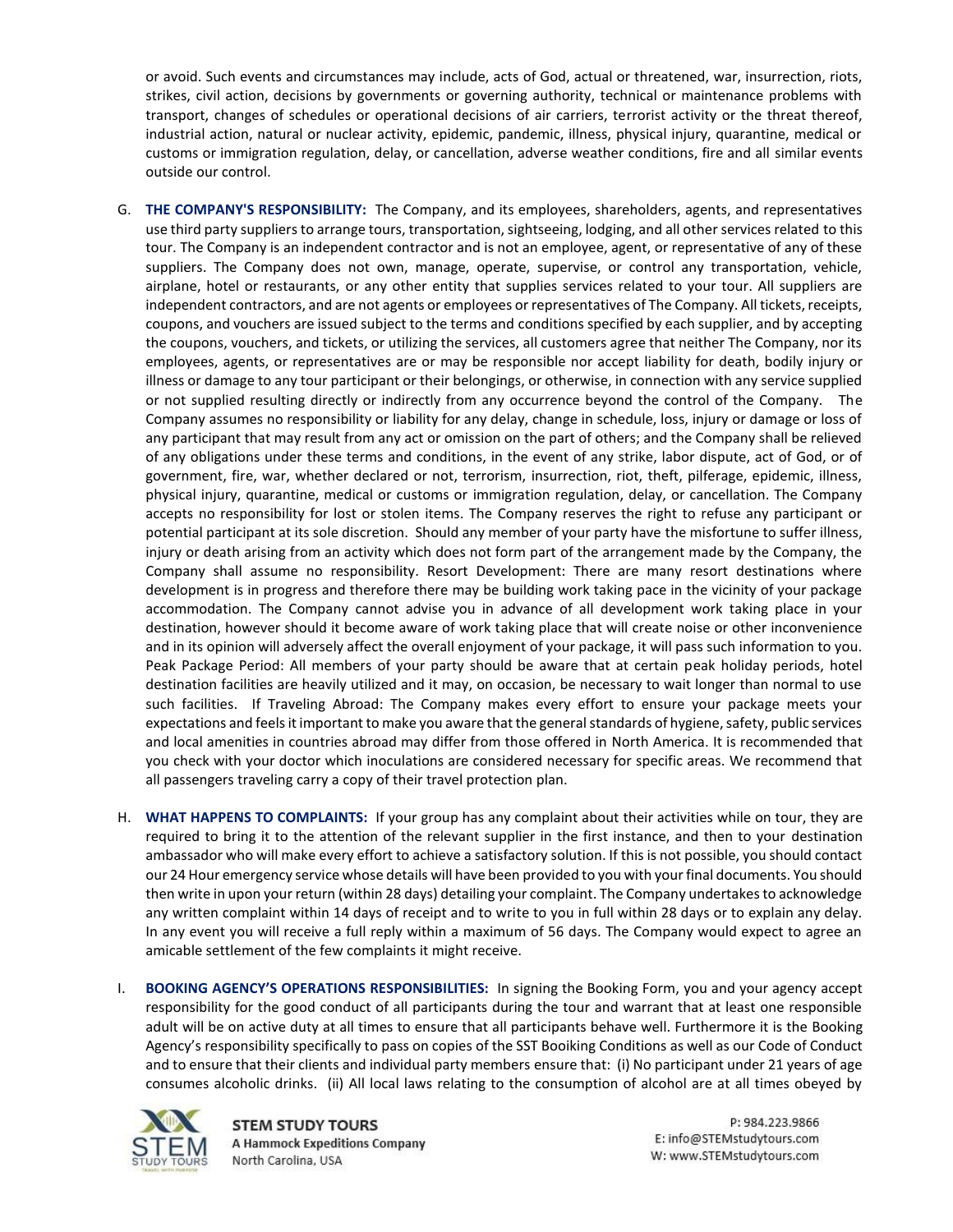participants. (iii) No participant consumes alcohol to excess. No participant smokes in a hotel bedroom (or in apartments) or in any other way causes a fire hazard. (iv) Participants act in a responsible fashion during the tour and do not behave in a way likely to cause damage to property or damage or offence to other people.

- J. **ADVERTISING:** (i) Great care has been taken in the printing and production of published online product overviews to give you an accurate picture of the facilities available. If any change the Company believes will materially affect groups' enjoyment becomes apparent in any of these descriptions, it will advise each Tour Leader. There are naturally circumstances beyond its control such as festivals, local holidays, maintenance, and adverse weather conditions for which it cannot accept responsibility and for which no refund will be made. The facilities are shown in good faith and it must be appreciated that some entertainments may be restricted.
- K. **ADULT PARTY MEMBERS OF STUDENT GROUPS:** Student prices when quoted are valid and applicable for those up to 18 years of age and in full-time education at the time of travel. An adult supplement is applicable for clients who are 18 years and over at the time of travel. Should the party comprise more than 15% adults then the tour price for all members will need to be re-costed. If adults in excess of the free place ratio accompany the group, a supplementary charge is payable above the juvenile price of the tour.
- L. **MANDATORY TRAVEL PROTECTION PLAN:** Please be advised that all groups traveling are required to have a travel protection plan to protect against unforeseen circumstances such as flight delays and/or cancellations, road incidents causing delays, injury and illnesses, and other factors. All groups are required to carry a travel protection plan. You may feel free to use your own independent carrier, or if you would prefer, we are happy to refer you to a carrier that specializes in group travel. **Either way, please understand that we will require a copy of the key pages of your group policy showing coverage prior to travel**. The Company is not qualified to answer technical questions about the benefits, exclusions, and conditions of travel protection plans. The Company cannot evaluate the adequacy of the prospective insured's existing insurance coverage. If you have any questions about travel protection, call your insurer or insurance agent or broker. **We strongly recommend a travel protection plan is purchased at the time of trip sale to protect against any cancellations which might incur.** We also very strongly recommend you purchase a single group policy rather than individual policies to avoid stressful situations in case of need. Group travel insurance should include travel **AND** medical components. We suggest a **"Cancel For Any Reason"** policy is purchased to protect your group members against possible loss due to unforeseen circumstances. Declining travel protection plan coverage is not an option. Failing to purchase adequate insurance could result in the loss of your group's travel cost and/or require more money to correct the situation. You also acknowledge that without this coverage, there may be no way to recoup any losses, costs or expenses incurred. If for any reason a group elects to travel without adequate coverage, we will not be liable for any of your/their losses howsoever arising, for which trip protection plan coverage would otherwise have been available.
- M. **PARTICIPANTS WITH DISABILITIES AND SPECIAL DIETARY REQUIREMENTS:** Participants with disabilities are welcome and must always be accompanied by a companion capable of providing all required and needed assistance and must not require special assistance from the Company or its suppliers. Booking Agencies must notify the Company of participants with disabilities in writing when booking the package and of the identity of the participants non-discounted, travel companion who will be responsible for providing all necessary assistance. Booking Agencies should notify the Company if ADA accessible accommodations are needed. The Company will make all reasonable efforts to accommodate this request, but cannot be responsible if ADA accommodations are not available. Any accommodations provided will be at the sole expense of the participant requiring the accommodation. For safety and liability reasons, the Company and its representatives cannot be responsible for directly accommodating any food allergies, or dietary requirements and restrictions, and is not responsible for any issues or problems associated with the same. All scenarios and special dietary requests regarding food and drink, including allergies, or dietary requirements and restrictions, are the sole responsibility of the participant. Booking Agencies should advise the Company upon booking of any participants with special dietary requirements. While most meal establishments can offer general options, the Company cannot guarantee that options will be available. Just in case, the Booking Agency should advise any participant with special dietary requirements to pack extra food/snacks if accommodations cannot be met. **Should a participant have special dietary requirements, that participant shall be solely responsible for any additional expense to their meal plan**.



**STEM STUDY TOURS A Hammock Expeditions Company** North Carolina, USA

P: 984.223.9866 E: info@STEMstudytours.com W: www.STEMstudytours.com